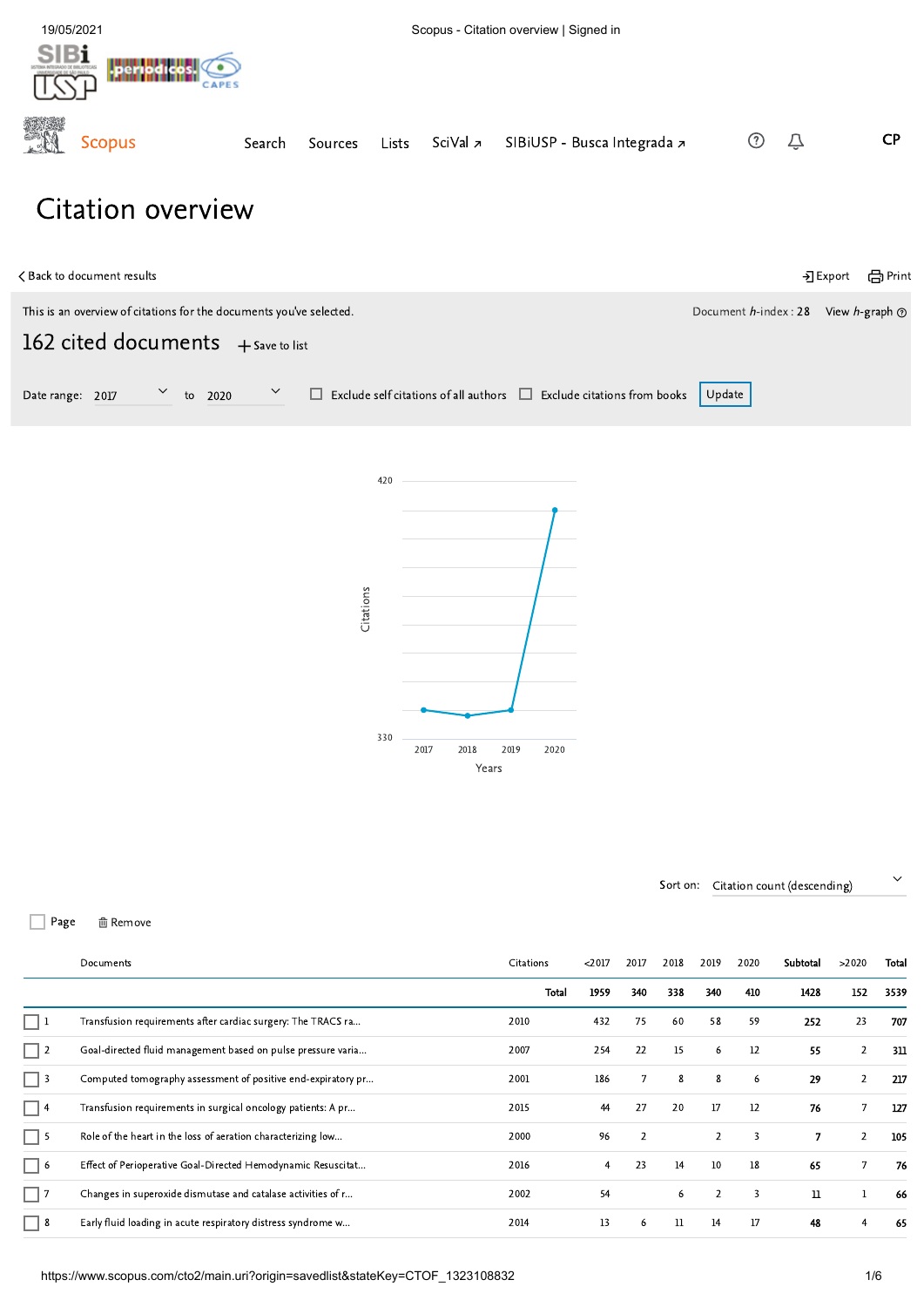|                  | Documents                                                    | Citations |       | $2017$         | 2017                    | 2018                    | 2019                    | 2020           | Subtotal     | >2020          | Total    |
|------------------|--------------------------------------------------------------|-----------|-------|----------------|-------------------------|-------------------------|-------------------------|----------------|--------------|----------------|----------|
|                  |                                                              |           | Total | 1959           | 340                     | 338                     | 340                     | 410            | 1428         | 152            | 3539     |
| 9                | Individual positive end-expiratory pressure settings optimiz | 2018      |       |                |                         | $\mathbf{1}$            | 21                      | 30             | 52           | 10             | 62       |
| $\Box$ 10        | Effect of intensive vs moderate alveolar recruitment strateg | 2017      |       |                | 9                       | 16                      | 6                       | 16             | 47           | 6              | 53       |
| □ 11             | Psychometric properties of the Dundee Ready Educational Envi | 2005      |       | 41             | $\overline{2}$          | 3                       | 3                       |                | 8            | 3              | 52       |
| $\Box$ 12        | Quality of life and neuropsychological changes in mild head  | 2008      |       | 39             | $\overline{4}$          | $\overline{4}$          | 3                       | $\mathbf{1}$   | 12           |                | 51       |
| 7 13             | Comparison of the effects of tramadol, codeine, and ketoprof | 2010      |       | 34             | 3                       | 5                       |                         | 5              | 13           | $\overline{2}$ | 49       |
| $\Box$ 14        | Early dexamethasone treatment for septic shock patients: A p | 2007      |       | 32             | $\overline{2}$          | 6                       | 9                       |                | 17           |                | 49       |
| ] 15             | Increasing mean arterial blood pressure in sepsis: Effects o | 2013      |       | 23             | 5                       | $\overline{\mathbf{3}}$ | 8                       | 5              | 21           | $\overline{2}$ | 46       |
| $\vert$ 16       | Ultrasound-guided percutaneous dilational tracheostomy versu | 2016      |       | 3              | $_{11}$                 | 10                      | 11                      | 7              | 39           | $\overline{2}$ | 44       |
| $\Box$ 17        | Liberal versus restrictive transfusion strategy in criticall | 2017      |       |                | 6                       | 8                       | 11                      | 15             | 40           | $\overline{2}$ | 42       |
| 18               | Intensive perioperative glucose control does not improve out | 2009      |       | 21             | 8                       | 8                       | 3                       | $\overline{2}$ | 21           |                | 42       |
| 19               | Effect of treatment delay on disease severity and need for r | 2012      |       | 22             | 8                       | 3                       | 3                       | $\overline{2}$ | 16           |                | 38       |
| 20               | Pulse pressure variation as a tool to detect hypovolaemia du | 2007      |       | 30             | 3                       |                         | 1                       | $\overline{2}$ | 6            |                | 36       |
| $\Box$ 21        | [Sex and pain perception and analgesia, Sexo e Percepção da  | 2011      |       | 14             | $\overline{2}$          | $\sqrt{ }$              | 5                       | 4              | 18           | $\,1$          | 33       |
| $\Box$ 22        | The use of different doses of metamizol for post-operative a | 2011      |       | 14             | 3                       | 8                       | 3                       | 4              | 18           | 1              | 33       |
| $\Box$ 23        | Small volume resuscitation with 3% hypertonic saline solutio | 2009      |       | 28             | 1                       | 3                       |                         | 1              | 5.           |                | 33       |
| $\Box$ 24        | Small volume of hypertonic saline as the initial fluid repla | 2006      |       | 28             | $\mathbf{1}$            | $\mathbf{1}$            | 1                       | $\mathbf{1}$   | 4            |                | 32       |
| 25               | Positive fluid balance is associated with reduced survival i | 2012      |       | 18             | 6                       | $\overline{4}$          | 1                       | $\overline{2}$ | 13           |                | 31       |
| $\Box$ 26        | Comparison between ultrasound- and bronchoscopy-guided percu | 2015      |       | 12             | 5                       | $\overline{4}$          | 5                       | $\overline{4}$ | 18           |                | 30       |
| $\Box$ 27        | Chronic pain after cesarean section. Influence of nesthetic/ | 2012      |       | $\overline{7}$ | 4                       | 5                       | $\overline{4}$          | 6              | 19           | $\overline{2}$ | 28       |
| 28               | Epidural pressures and spread of 2% lidocaine in the epidura | 1998      |       | 19             |                         | 1                       | 3                       | $\overline{4}$ | 8            | 1              | 28       |
| 29               | S100B protein and neuron-specific enolase as predictors of c | 2016      |       | 1              | $\overline{2}$          | $\overline{2}$          | 6                       | 14             | 24           | $\overline{2}$ | 27       |
| 30               | Replacement of fentanyl infusion by enteral methadone decrea | 2012      |       | 8              | 3                       | $\overline{4}$          | 3                       | 6              | 16           | $\overline{2}$ | 26       |
| 31               | Bupivacaine 0.25% and methylene blue spread with epidural an | 2010      |       | 14             | 2                       | 3                       |                         | 2              | п            |                | 25       |
| $\frac{1}{2}$ 32 | Locoregional anesthesia for dental treatment in cardiac pati | 2009      |       | 16             | $\overline{\mathbf{3}}$ | $\bf 1$                 | $\overline{4}$          |                | 8            | $\mathbf{1}$   | 25       |
| $\Box$ 33        | Comparison of C-reactive protein and serum amyloid A protein | 2008      |       | 18             | $\overline{\mathbf{3}}$ |                         | $\overline{4}$          |                | 7            |                | 25       |
| $\Box$ 34        | What rules of thumb do clinicians use to decide whether to a | 2011      |       | 13             | $\overline{4}$          | 3                       | 3                       | $\mathbf{1}$   | 11           |                | 24       |
| $\frac{1}{2}$ 35 | Resilience and hope during advanced disease: A pilot study w | 2016      |       | $\mathbf{1}$   | $\mathbf{1}$            | $\overline{4}$          | $\overline{\mathbf{4}}$ | $\overline{7}$ | 16           | $\overline{4}$ | 21       |
| $\Box$ 36        | Effects of single low dose of dexamethasone before noncardia | 2016      |       |                | $\overline{4}$          | 6                       | 3                       | 7 <sup>7</sup> | 20           | 1              | 21       |
| 37               | Volume Replacement Therapy during Hip Arthroplasty using Hyd | 2013      |       | 15             | $\overline{2}$          |                         | $\overline{2}$          | $\mathbf{1}$   | 5            | $\bf 1$        | 21       |
| 38               | Pulse pressure respiratory variation as an early marker of c | 2007      |       | 16             | $\overline{2}$          | $\bf{l}$                |                         | $\overline{2}$ | 5.           |                | 21       |
| 739              | Methadone patient-controlled analgesia for postoperative pai | 2014      |       | $\overline{4}$ | $\overline{4}$          | 3                       | $\overline{2}$          | 5              | 14           | $\overline{2}$ | 20       |
| $\Box$ 40        | Effects of single dose of dexamethasone on patients with sys | 2006      |       | 14             |                         | 1                       | 3                       | $\mathbf{1}$   | 5.           | $\mathbf{1}$   | 20       |
| $\Box$ 41        | Duloxetine as an Analgesic Reduces Opioid Consumption after  | 2017      |       |                | $\overline{2}$          | 3                       | $\overline{4}$          | 5              | 14           | $\overline{4}$ | $18\,$   |
| 42               | High levels of B-type natriuretic peptide predict weaning fa | 2013      |       | 9              |                         | $\mathbf{1}$            | 3                       | $\overline{4}$ | 8            | $\mathbf{1}$   | 18       |
| $\vert$ 43       | [Evaluation of pulmonary function in patients undergoing car | 2002      |       | 14             | $\overline{2}$          |                         | 1                       |                | 3.           | $\mathbf{1}$   | 18       |
| □ 44             | [Evaluation of the local anesthetic activity of S(-) bupivac | 1997      |       | 16             |                         | $\,1$                   |                         |                | 1            | $\mathbf 1$    | 18       |
| $\Box$ 45        | Evaluation of the effects of methadone and tramadol on posto | 2014      |       | 1              | $\overline{4}$          | 3                       | 3                       | 3              | 13           | 3              | $17\,$   |
| $\Box$ 46        | Fluid replacement with hypertonic or isotonic solutions guid | 2009      |       | $10\,$         | $\overline{2}$          | $\overline{2}$          | 3                       |                | 7            |                | $17\,$   |
| $\Box$ 47        | The effects of pyrilamine and cimetidine on mRNA C-Fos expre | 2003      |       | $17\,$         |                         |                         |                         |                | $\mathbf 0$  |                | 17       |
| 48               | Respiratory mechanical properties during fentanyl and alfent | 1992      |       | 16             |                         |                         | 1                       |                | $\mathbf{1}$ |                | $1\!\!7$ |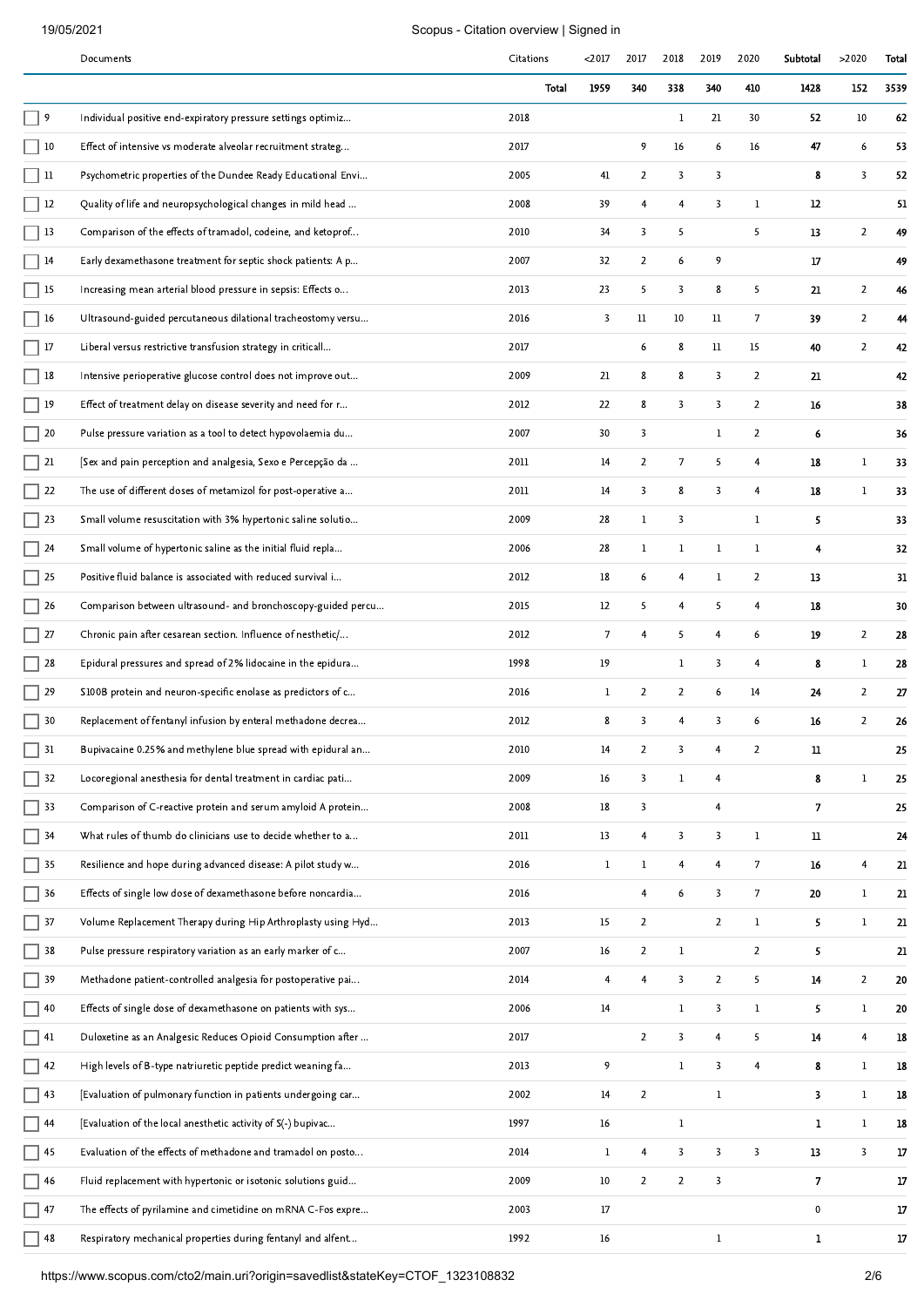|                                           | Documents                                                    | Citations | $2017$                  | 2017           | 2018           | 2019           | 2020           | Subtotal                | >2020          | Total        |
|-------------------------------------------|--------------------------------------------------------------|-----------|-------------------------|----------------|----------------|----------------|----------------|-------------------------|----------------|--------------|
|                                           |                                                              | Total     | 1959                    | 340            | 338            | 340            | 410            | 1428                    | 152            | 3539         |
| $\vert$ 49                                | The relationship of learning environment, quality of life, a | 2007      | 13                      | $\mathbf{1}$   |                | 1              | 1              | 3.                      |                | 16           |
| $\overline{ }$ 50                         | Variation in amplitude of central venous pressure curve indu | 2006      | 14                      |                | $\mathbf{1}$   |                | 1              | $\mathbf{z}$            |                | 16           |
| $\begin{bmatrix} 51 \end{bmatrix}$        | Percutaneous sciatic nerve block with tramadol induces analg | 2012      | $_{11}$                 | $\overline{2}$ |                |                | $\overline{2}$ | 4                       |                | 15           |
| $\Box$ 52                                 | Tenoxicam controls pain without altering orthodontic movemen | 2009      | 10                      | $\overline{2}$ | $\mathbf{1}$   | 1              | $\mathbf{1}$   | 5                       |                | 15           |
| $\overline{\phantom{0}}$ 53               | Effects of cardiopulmonary bypass on propofol pharmacokineti | 2009      | 10                      | $\overline{2}$ | 1              |                | $\overline{2}$ | 5                       |                | 15           |
| $\Box$ 54                                 | [Drug abuse during pregnancy, Drogas de abuso e gravidez]    | 2008      | $11\phantom{.0}$        |                | $\overline{4}$ |                |                | 4                       |                | 15           |
| $\Box$ 55                                 | Pulmonary function is better preserved in pigs when acute no | 2007      | 14                      | $\mathbf 1$    |                |                |                | 1                       |                | 15           |
| $\Box$ 56                                 | [Factor structure and psychometric properties of the connor- | 2016      | $\mathbf{1}$            |                | 5              | 3              | 3              | 11                      | $\overline{2}$ | 14           |
| $\overline{)}$ 57                         | Exercise training prevents skeletal muscle damage in an expe | 2013      | 6                       |                | $\overline{2}$ | $\mathbf{1}$   | $\overline{2}$ | 5.                      | 3              | 14           |
| $\sqrt{58}$                               | Computed tomography assessment of lung structure in patients | 2011      | 8                       | 3              | $\overline{2}$ | 1              |                | 6                       |                | 14           |
| $\Box$ 59                                 | Transfusion requirements after head trauma: A randomized fea | 2019      |                         |                |                | 4              | 6              | 10                      | 3              | 13           |
| 60                                        | Serum oxytocin concentrations in elective caesarean delivery | 2011      | 6                       | 1              | $\overline{2}$ | 1              | $\overline{2}$ | 6                       | 1              | 13           |
|                                           | Low hematocrit levels increase intracranial pressure in an a | 2009      | $_{11}$                 | $\mathbf{1}$   | $\mathbf{1}$   |                |                | $\mathbf{2}$            |                | 13           |
| $\overline{)}$ 62                         | Inaccuracy of venous point-of-care glucose measurements in c | 2015      |                         | 5              | $\mathbf{1}$   | $\overline{2}$ | 3              | 11                      | 1              | 12           |
| $\vert$ 63                                | Effects of terlipressin as early treatment for protection of | 2015      | 4                       | 3              | $\overline{2}$ |                | 3              | 8                       |                | 12           |
| $\Box$ 64                                 | Fluid resuscitation with isotonic or hypertonic saline solut | 2010      | 9                       | $\mathbf{1}$   |                | $\mathbf{1}$   | $\mathbf{1}$   | 3                       |                | 12           |
| $\vert$ 65                                | Intrathecal morphine plus general anesthesia in cardiac surg | 2009      | 8                       | $\overline{2}$ | $\mathbf{1}$   |                | $\mathbf{1}$   | 4                       |                | 12           |
| $\Box$ 66                                 | Comparison of pH-stat versus alpha-stat during hypothermic c | 2004      | 10                      |                | $\mathbf{1}$   |                |                | 1                       | 1              | 12           |
| $\Box$ 67                                 | Sevoflurane preconditioning during myocardial ischemia-reper | 2016      |                         | $\overline{2}$ | $\overline{2}$ | $\mathbf{1}$   | 5              | 10                      | $\mathbf{1}$   | n            |
| $\Box$ 68                                 | Cardiac compression of lung lower lobes after coronary arter | 2013      | 5                       | $\mathbf 1$    | $\mathbf 1$    | $\overline{2}$ | 1              | 5                       | 1              | п            |
| $\overline{\phantom{0}}$ 69               | Heart rate variability analysis in an experimental model of  | 2015      | $\mathbf{1}$            |                | $\overline{2}$ | $\mathbf 1$    | 5              | 8                       | $\mathbf{1}$   | 10           |
| $\Box$ 70                                 | Evidence for myocardial defects under extreme acute normovol | 2005      | 9                       | 1              |                |                |                | 1                       |                | 10           |
| $\Box$ 71                                 | Intraoperative use of methadone improves control of postoper | 2018      |                         |                |                | 3              | $\overline{2}$ |                         |                |              |
| $\Box$ 72                                 | Early mobilization programme improves functional capacity af | 2017      |                         |                |                | 3              | $\overline{4}$ | 7                       | $\overline{2}$ | 9            |
| $\Box$ 73                                 | Independent early predictors of mortality in polytrauma pati | 2017      |                         |                | $\mathbf{1}$   | $\overline{4}$ | 3              | 8                       | $\mathbf{1}$   | 9            |
| $\overline{\phantom{a}}$ 74               | Lung perfusion and ventilation during cardiopulmonary bypass | 2016      | 3                       |                | $\mathbf{1}$   | $\overline{4}$ | $\mathbf{1}$   | 6.                      |                | 9            |
| $\Box$ 75                                 | Myocardial protection induced by fentanyl in pigs exposed to | 2015      | $\overline{2}$          | $\overline{2}$ | $\mathbf 1$    | $\overline{2}$ | $\overline{2}$ | 7                       |                | 9            |
| $\Box$ 76                                 | Hypertonic saline solution reduces mesenteric microcirculato | 2013      | $\overline{4}$          | $\overline{2}$ |                | $\overline{2}$ |                | $\overline{\mathbf{4}}$ | $\mathbf{1}$   | 9            |
| $\Box$ 77                                 | Influence of cardiopulmonary bypass on cefuroxime plasma con | 2012      | $\overline{4}$          | $\bf{l}$       | $\bf{l}$       |                | $\mathbf{1}$   | 3                       | $\overline{2}$ | 9            |
| $\Box$ 78                                 | Hypertonic saline solution increases cerebral perfusion pres | 2006      | 6                       |                | $\overline{2}$ |                |                | $\mathbf{z}$            | $\mathbf{1}$   | 9            |
| $\Box$ 79                                 | [Importance of pleural pressure for the evaluation of respir | 2006      | $\mathcal{I}$           |                |                | $1\,$          | $\bf{l}$       | $\mathbf{2}$            |                | 9            |
| $\Box$ 80                                 | Effects of inhaled nitric oxide on respiratory system mechan | 1998      | 9                       |                |                |                |                | $\pmb{0}$               |                | 9            |
| $\overline{\phantom{a}}$ 81               | Balanced Crystalloids Versus Saline for Perioperative Intrav | 2019      |                         |                |                | $\overline{4}$ | $\overline{4}$ | 8                       |                | 8            |
| $\Box$ 82                                 | Predictors of major complications after elective abdominal s | 2018      |                         |                |                |                | $\overline{4}$ | $\blacktriangleleft$    | 4              | 8            |
| 83                                        | Aprepitant as a fourth antiemetic prophylactic strategy in h | 2018      |                         |                |                |                | 8              | 8                       |                | 8            |
| $\overline{\phantom{0}}$ 84               | Leukocyte depletion during CPB: Effects on inflammation and  | 2014      | 5                       |                |                | $\mathbf 1$    | $\mathbf{1}$   | $\mathbf{2}$            | $\mathbf 1$    | 8            |
| $\begin{array}{c} \boxed{85} \end{array}$ | [C-reactive protein is not a useful indicator for infection  | 2009      | 6                       |                | $\mathbf 1$    | 1              |                | $\mathbf{z}$            |                | 8            |
| $\overline{)}86$                          | Does previous chemotherapy-induced nausea and vomiting predi | 2015      |                         | $\mathbf{1}$   | $\mathbf{1}$   | $\overline{2}$ | 3              | 7                       |                | 7            |
| $\frac{1}{87}$                            | Pulse pressure variation is comparable with central venous p | 2013      | 3                       | $\overline{2}$ | $\mathbf{1}$   |                | $\mathbf{1}$   | 4                       |                | 7            |
| 88                                        | Use of pulse pressure variation to estimate changes in prelo | 2012      | $\overline{\mathbf{3}}$ | 3              |                |                | $\mathbf{1}$   | $\overline{\mathbf{4}}$ |                | $\mathcal T$ |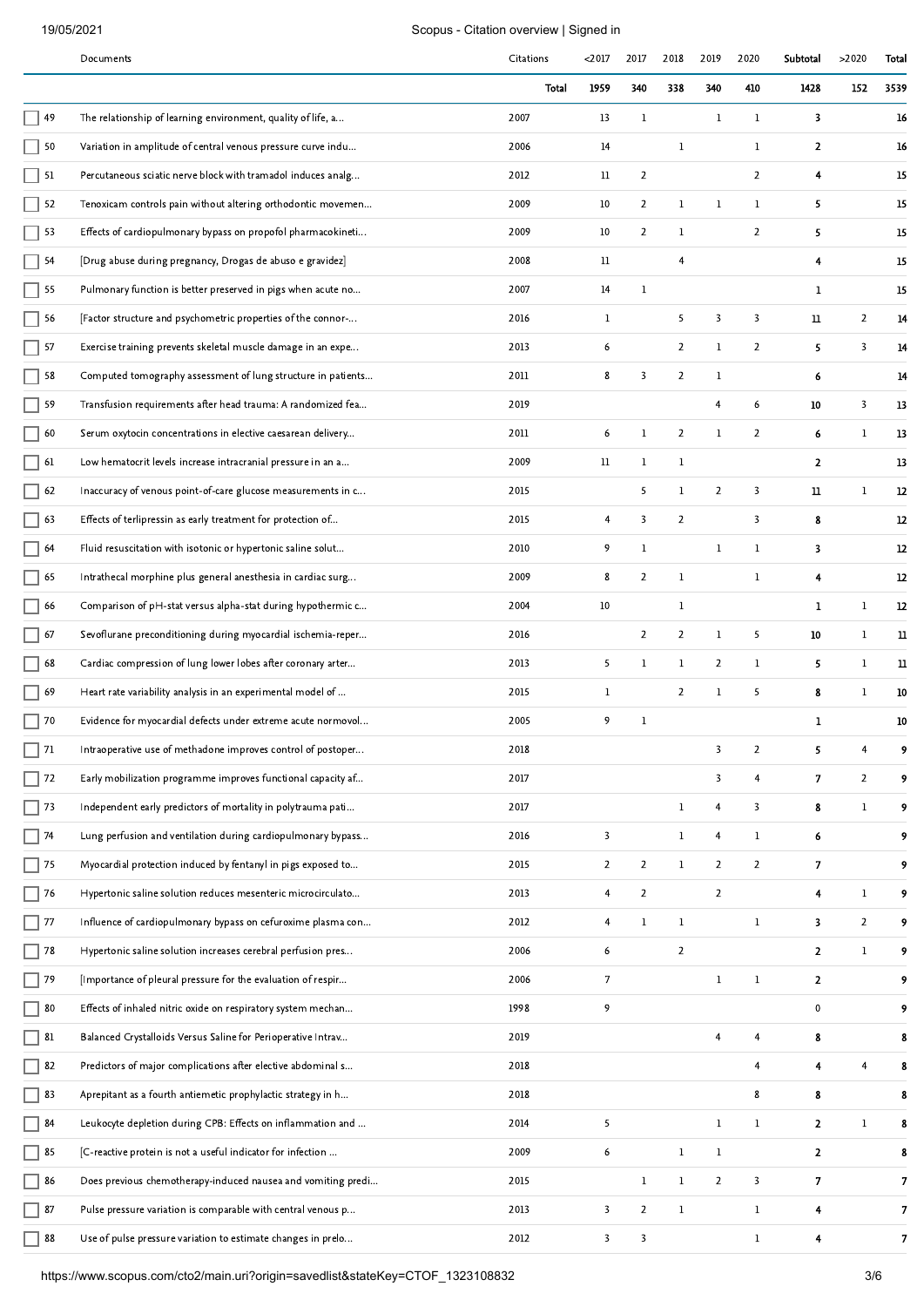|               | Documents                                                    | Citations |       | $2017$                  | 2017           | 2018           | 2019           | 2020           | Subtotal       | >2020 | Total |
|---------------|--------------------------------------------------------------|-----------|-------|-------------------------|----------------|----------------|----------------|----------------|----------------|-------|-------|
|               |                                                              |           | Total | 1959                    | 340            | 338            | 340            | 410            | 1428           | 152   | 3539  |
| 89            | Diclofenac plasma protein binding: PK-PD modelling in cardia | 1997      |       | $7\overline{ }$         |                |                |                |                | $\mathbf 0$    |       | 7     |
| 90            | Prevention of Fascial Dehiscence with Onlay Prophylactic Mes | 2020      |       |                         |                |                |                | $\mathbf{1}$   | $\mathbf{1}$   | 5     | 6     |
| $\vert$ 91    | Metabolic Acidosis Assessment in High-Risk Surgeries: Progno | 2016      |       |                         | $\overline{2}$ | $\overline{2}$ |                | $\overline{2}$ | 6              |       | 6     |
| $\frac{1}{2}$ | Definition and application of neuropsychological test batter | 2015      |       | $\mathbf{1}$            | $\mathbf{1}$   | $\overline{2}$ | $\mathbf{1}$   | $\mathbf{1}$   | 5              |       | 6     |
| 93            | Effects of ethyl pyruvate on leukocyte-endothelial interacti | 2015      |       |                         | $\mathbf{1}$   | $\overline{3}$ | 1              | $\mathbf{1}$   | 6              |       |       |
| 94            | Modulation of inflammation during acute normovolemic anemia  | 2013      |       | $\overline{4}$          |                | $\overline{2}$ |                |                | $\mathbf{2}$   |       | 6     |
| 95            | A comparison between pulse pressure variation and rightend d | 2009      |       | 5                       |                |                |                | $\mathbf{1}$   | $\mathbf{1}$   |       | 6     |
| 96            | Hemodynamic effects of PEEP in a porcine model of HCI-induce | 2009      |       | 3                       |                |                | 1              | 1              | $\mathbf{2}$   | 1     | 6     |
| 97            | Comparative study of pressure- and volume-controlled ventila | 2008      |       | 5                       | $\mathbf{1}$   |                |                |                | 1              |       | 6     |
| 98            | Driving Pressure-limited Strategy for Patients with Acute Re | 2020      |       |                         |                |                |                | 3              | 3              | 2     | 5     |
| 99            | Ultrasound-Guided Percutaneous Dilational Tracheostomy: A Sy | 2020      |       |                         |                | $\mathbf{1}$   | $\,1$          | 3              | 5              |       | 5     |
| 100           | Protection of cerebral microcirculation, mitochondrial funct | 2018      |       |                         |                | $\overline{2}$ | $\overline{2}$ | 1              | 5              |       | 5     |
| 101           | Local analgesic effect of tramadol is mediated by opioid rec | 2016      |       |                         |                | $\overline{2}$ | $\overline{2}$ | $\mathbf{1}$   | 5.             |       | 5     |
| 102           | Pulse pressure variation and stroke volume variation under d | 2015      |       |                         | $\overline{2}$ | 1              |                | $\overline{2}$ | 5              |       | 5     |
| 103           | Clonidine for reduction of hemodynamic and psychological eff | 2014      |       | 1                       |                | $\overline{2}$ |                | 1              | 3              | 1     | 5     |
| 104           | Thoracic sympathetic block reduces respiratory system compli | 2007      |       | $\overline{\mathbf{3}}$ |                |                | $\overline{2}$ |                | $\mathbf{2}$   |       | 5     |
| 105           | Low hematocrit impairs gastric mucosal $CO2$ remova          | 2006      |       | $\overline{2}$          | $\mathbf{1}$   | $\mathbf{1}$   |                | $\mathbf{1}$   | 3              |       | 5     |
| 106           | [Anesthetic induction after treated hemorrhagic shock: Exper | 2006      |       | $\overline{4}$          | $\mathbf{1}$   |                |                |                | $\mathbf{1}$   |       | 5     |
| 107           | Resilience, depression, and quality of life in elderly indiv | 2018      |       |                         |                |                | 1              | $\overline{2}$ | 3              | 1     |       |
| 108           | Thromboelastometry analysis of thrombocytopenic dengue patie | 2017      |       |                         |                | $\overline{2}$ | 1              | 1              | 4              |       |       |
| 109           | SAPS 3 score as a predictive factor for postoperative referr | 2016      |       |                         |                | 2              | $\mathbf{1}$   | $\mathbf{1}$   | 4              |       |       |
| 110           | Impact of cardiopulmonary bypass on respiratory mucociliary  | 2015      |       |                         | $\mathbf 1$    | $\overline{2}$ |                | $\mathbf{1}$   | $\overline{4}$ |       |       |
| $111\,$       | Effect of hypertonic saline treatment on the inflammatory re | 2015      |       |                         |                |                | $\,1$          | $\overline{2}$ | 3              | 1     |       |
| 112           | [Intraosseous anesthesia in hemodynamic studies in children  | 2011      |       | 4                       |                |                |                |                | $\mathbf{0}$   |       |       |
| 113           | [Comparison of histologic spinal cord and neurologic changes | 2008      |       | $\overline{4}$          |                |                |                |                | $\mathbf{0}$   |       |       |
| 7 114         | [Oxytocin in cesarean sections. What is the best way to use  | 2007      |       | $\overline{2}$          | $\mathbf 1$    |                | $\mathbf{1}$   |                | $\mathbf{2}$   |       |       |
| 115           | Guidelines for inspiratory flow setting when measuring the p | 2003      |       | $\overline{\mathbf{3}}$ |                |                | $\,1$          |                | $\mathbf{I}$   |       | 4     |
|               |                                                              |           |       |                         |                |                |                |                |                |       |       |
| 116           | Clonidine effect on pain after cesarean delivery: A randomiz | 2018      |       |                         |                |                | $\mathbf{1}$   | $\mathbf{1}$   | $\mathbf{2}$   | 1     | 3     |
| $\vert$ 117   | Effect of postoperative goal-directed therapy in cancer pati | 2018      |       |                         |                | $\mathbf{1}$   | $\mathbf{1}$   | $\mathbf{1}$   | 3              |       | 3     |
| 118           | [Full-thickness endoscopic gastric resection using a stapler | 2018      |       |                         |                |                | $\overline{2}$ | $\mathbf{1}$   | 3              |       | 3     |
| 119           | [Factor structure and psychometric properties of the disposi | 2016      |       |                         |                | $\mathbf{1}$   | $\mathbf{1}$   |                | $\mathbf{2}$   | 1     | 3     |
| 120           | [A propose of pulmonary dysfunction stratification after val | 2015      |       | $\mathbf{1}$            |                |                |                | $\overline{2}$ | $\overline{2}$ |       | 3     |
| 121           | Evaluation of hemodynamic effects of xenon in dogs undergoin | 2013      |       | 3                       |                |                |                |                | $\mathbf 0$    |       | 3     |
| $\vert$ 122   | Short-term effects of hydroxyethylstarch resuscitation on sy | 2011      |       | $\overline{\mathbf{3}}$ |                |                |                |                | $\mathbf 0$    |       | 3     |
| $123$         | [Evaluation of Cytokine Levels and Pulmonary Function in Pat | 2011      |       | 3                       |                |                |                |                | $\mathbf{0}$   |       | 3     |
| 124           | Initial hepatosplanchnic blood flow distribution and oxygen  | 2009      |       | $\overline{\mathbf{3}}$ |                |                |                |                | $\mathbf 0$    |       | 3     |
| 125           | [Peri-operative evaluation by Holter in elderly patients sub | 2009      |       | $\overline{\mathbf{3}}$ |                |                |                |                | $\mathbf 0$    |       | 3     |
| 126           | [Effects of pudendal nerve, epidural and subarachnoid block  | 2008      |       | $\mathbf{1}$            | $\bf{l}$       |                |                | $\mathbf{1}$   | $\mathbf{2}$   |       | 3     |
| 127           | [Intramuscular versus rectal diclofenac associated with low  | 2002      |       | $\overline{\mathbf{3}}$ |                |                |                |                | $\pmb{0}$      |       | 3     |
| 128           | Pediatric cardiac postoperative care.                        | 2002      |       | $\overline{2}$          | $\mathbf 1$    |                |                |                | $\mathbf{1}$   |       | 3     |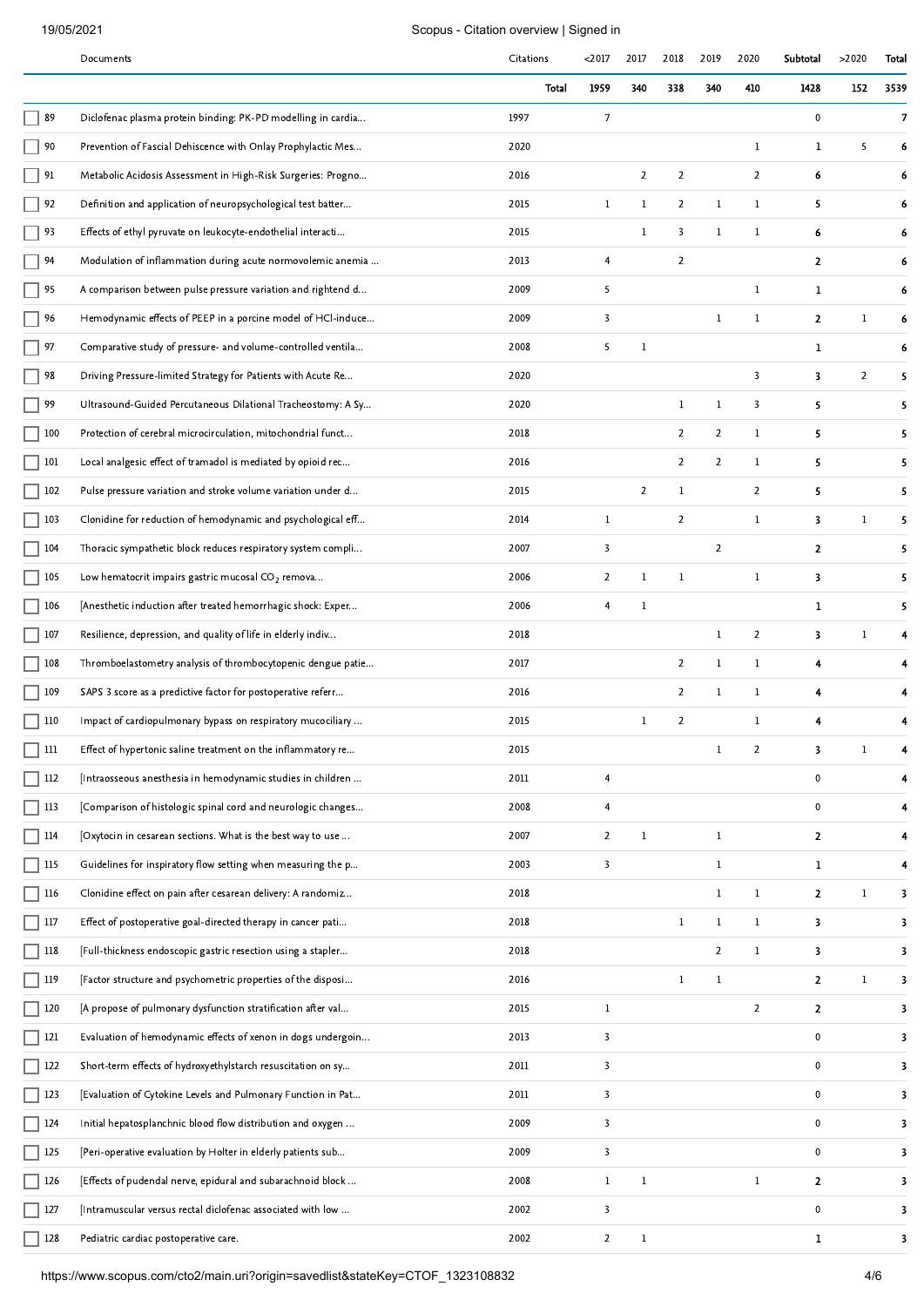|             | Documents                                                    | Citations      | $2017$       | 2017         | 2018         | 2019    | 2020           | Subtotal     | >2020                | Total        |
|-------------|--------------------------------------------------------------|----------------|--------------|--------------|--------------|---------|----------------|--------------|----------------------|--------------|
|             |                                                              | Total          | 1959         | 340          | 338          | 340     | 410            | 1428         | 152                  | 3539         |
| 129         | Predictors and their prognostic value for no ROSC and mortal | 2019           |              |              |              |         | $\overline{2}$ | $\mathbf{z}$ |                      | 2            |
| 130         | [Subarachnoid Serotonergic and Noradrenergic Antagonists inc | 2011           | 1            |              | $\mathbf{1}$ |         |                | $\mathbf{1}$ |                      | 2            |
| 131         | [Thyroid function profile in infants submitted to cardiac su | 2004           | 1            |              |              |         |                | $\mathbf{0}$ | 1                    | $\mathbf{2}$ |
| 132         | Cancer-associated fibroblast regulation by microRNAs promote | 2020           |              |              |              |         |                | $\mathbf 0$  | 1                    | 1            |
| 133         | Ultrasound-guided continuous block of median and ulnar nerve | 2020           |              |              |              |         |                | $\mathbf{0}$ | 1                    | 1            |
| $\vert$ 134 | Nebulization of Vancomycin Provides Higher Lung Tissue Conce | 2020           |              |              |              |         |                | $\mathbf{0}$ | $\mathbf{1}$         | 1            |
| 135         | Influence of androgenic blockade with flutamide on pain beha | 2019           |              |              |              |         | $\mathbf{1}$   | 1            |                      | 1            |
| 136         | [Development of a multivariable predictive model for postope | 2019           |              |              |              |         | $\mathbf{1}$   | 1            |                      | 1            |
| 137         | Ventilator-associated events as a quality indicator in inten | 2018           |              |              |              | 1       |                | 1            |                      | 1            |
| 138         | Propensity score matching comparison of laparoscopic versus  | 2018           |              |              |              |         |                | $\mathbf 0$  | 1                    | 1            |
| 139         | The effect of prior tetanic stimulation on train-of-four mon | 2017           |              |              |              | $\bf 1$ |                | 1            |                      | 1            |
| 140         | Evaluation of neuronal apoptosis precursors in an experiment | 2014           |              | 1            |              |         |                | 1.           |                      | 1            |
| 141         | Early restoration of cocaine-induced splanchnic hypoperfusio | 2007           |              |              | $\mathbf{1}$ |         |                | $\mathbf{1}$ |                      | 1            |
| 142         | [Evaluation of serum levels of thyroid hormones in myocardia | 2007           |              | $\mathbf{1}$ |              |         |                | 1            |                      | 1            |
| 143         | [Effects of induced hypertension on brain compliance and per | 2005           |              | 1            |              |         |                | 1            |                      | 1            |
| 144         | [Evaluation of low flow anesthesia, comparing pressure-contr | 2003           | $\mathbf 1$  |              |              |         |                | $\mathbf{0}$ |                      | 1            |
| 145         | [Incidence of explicit memory of intraoperative events in pa | 1997           | $\mathbf{1}$ |              |              |         |                | $\mathbf 0$  |                      | 1            |
| 146         | Neonatal hypoglycemia following acute hydration for c-sectio | 1993           | $\mathbf{1}$ |              |              |         |                | $\mathbf{0}$ |                      | 1            |
| 147         | Opioids and premature biochemical recurrence of prostate can | 2021           |              |              |              |         |                | $\mathbf 0$  |                      | $\mathbf 0$  |
| 148         | A randomized clinical trial of the effects of saphenous and  | 2021           |              |              |              |         |                | $\mathbf{0}$ |                      | $\mathbf 0$  |
| 149         | MicroRNA-mediated extracellular matrix remodeling in squamou | 2021           |              |              |              |         |                | $\mathbf 0$  |                      | $\mathbf 0$  |
| 150         | Blood cell adhesion to arterial filters analysis by scanning | 2021           |              |              |              |         |                | $\mathbf 0$  |                      | $\mathbf 0$  |
| 151         | Intraoperative pulmonary hyperdistention estimated by transt | 2020           |              |              |              |         |                | $\mathbf 0$  |                      | $\pmb{0}$    |
| $152$       | Could polypropylene mesh impair male reproductive organs? Ex | 2020           |              |              |              |         |                | $\mathbf 0$  |                      | $\pmb{0}$    |
| 153         | [Impact of Grade I obesity on respiratory mechanics during v | 2020           |              |              |              |         |                | $\mathbf 0$  |                      | 0            |
| $\vert$ 154 | Restrictive versus liberal fluid therapy for post-cesarean a | 2020           |              |              |              |         |                | $\mathbf 0$  |                      | $\mathbf 0$  |
| 155         | Does a bilateral polypropylene mesh alter the duct deferens  | 2020           |              |              |              |         |                | $\mathbf 0$  |                      | $\pmb{0}$    |
| $\vert$ 156 | Are all small papillary thyroid cancers harmless? A word of  | 2019           |              |              |              |         |                | $\mathbf 0$  |                      | $\pmb{0}$    |
| $\vert$ 157 | Latex sensitization in patients with myelomeningocele underg | 2016           |              |              |              |         |                | $\mathbf 0$  |                      | $\mathbf 0$  |
| 158         | Extracorporeal Circulation Interference on Emergence from An | 2012           |              |              |              |         |                | $\mathbf{0}$ |                      | 0            |
| 159         | [Hemodynamic Changes during Myocardial Revascularization wit | 2011           |              |              |              |         |                | $\mathbf 0$  |                      | $\mathbf 0$  |
| 160         | [Extraconal block for cataract extraction surgery with impla | 2003           |              |              |              |         |                | $\mathbf 0$  |                      | 0            |
| 161         | [Extraconal block for cataract extraction surgery with impla | 2003           |              |              |              |         |                | $\mathbf 0$  |                      | $\bf{0}$     |
| $\vert$ 162 | [Effects of vasoactive drugs in lactic acidosis as a consequ | 1999           |              |              |              |         |                | $\pmb{0}$    |                      | $\mathbf 0$  |
|             |                                                              |                |              |              |              |         |                |              |                      |              |
| Display:    | 200<br>results per page                                      | $\overline{1}$ |              |              |              |         |                |              | $\wedge$ Top of page |              |